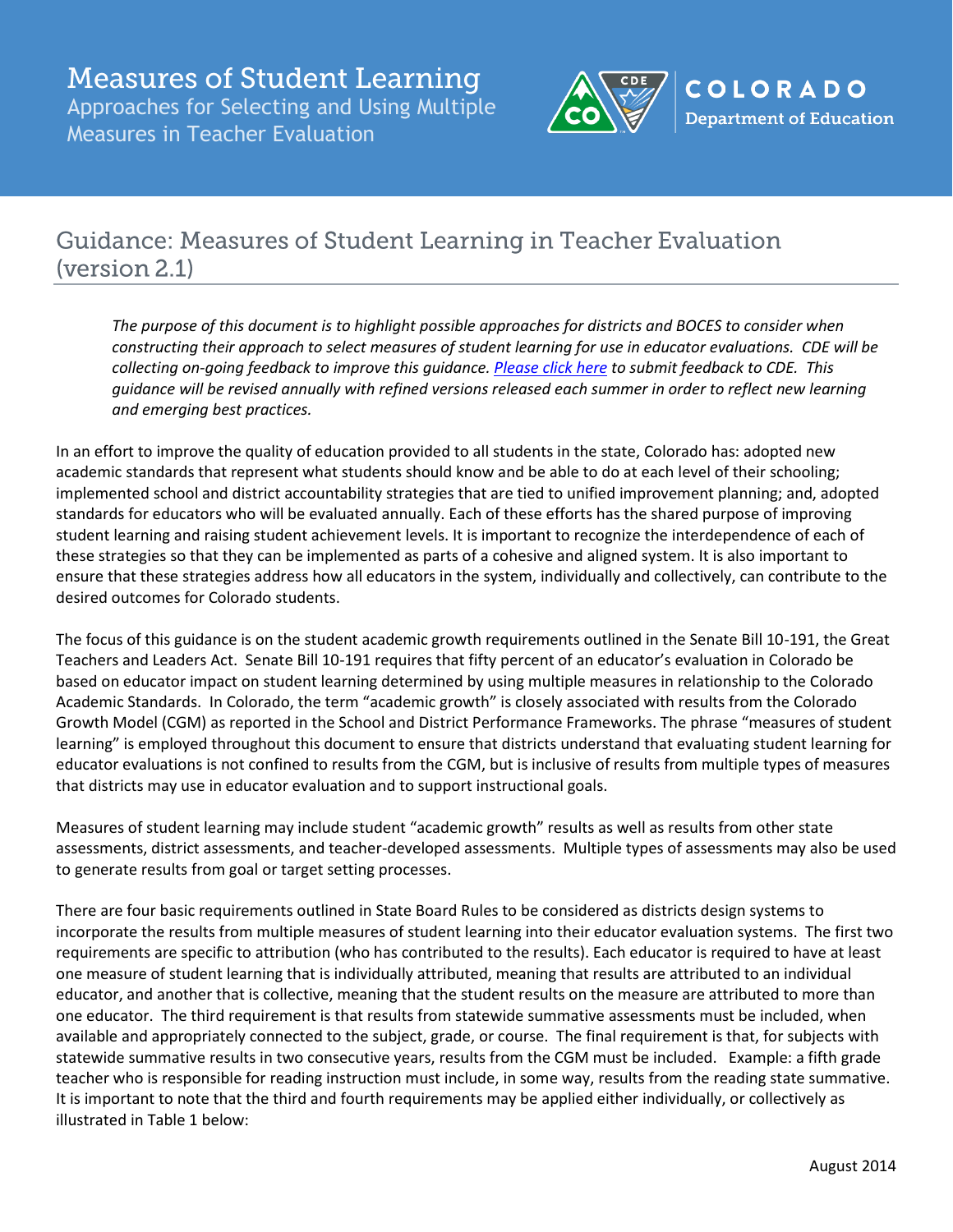

#### *Table 1:* State Requirements

| <b>Requirement 1: Individual Attribution</b>                                                                                                                                                                       | <b>Requirement 2: Collective Attribution</b>                                                                                                                                                                                                                                               |  |
|--------------------------------------------------------------------------------------------------------------------------------------------------------------------------------------------------------------------|--------------------------------------------------------------------------------------------------------------------------------------------------------------------------------------------------------------------------------------------------------------------------------------------|--|
| Student results on a measure are attributed to one<br>licensed person.                                                                                                                                             | Student results on a measure are attributed to more<br>than one licensed person.                                                                                                                                                                                                           |  |
| (Example: The class performance on a history final<br>may be used as a part of a target setting process with<br>the results attributed to the history teacher who<br>taught the students who took the assessment.) | (Example: The TCAP reading results in an elementary<br>school may be attributed to all the teachers in the<br>school as reflected in the targets section of the<br>Unified Improvement Plan (UIP); or the results agreed<br>upon in an SLO process for all the teachers in that<br>grade.) |  |
| Requirement 3: Statewide Summative Assessment Results, when available                                                                                                                                              |                                                                                                                                                                                                                                                                                            |  |

Include when available and appropriately connected to the subject, grade and course (could be used for individual and/or collective attribution)

**Requirement 4: Results from Colorado Growth Model (CGM), when available**

Include for subjects and grade levels with annual statewide summative assessment results in two consecutive years. CGM results may also be attributed to teams of educators contributing to the growth of students in a district, school, or subject area (could be used for individual and/or collective attribution). The Department specifically recommends the use of Median Growth Percentiles for a given grade level, school, or specific content area. This data can be obtained by using SchoolView to access the school and district growth summary reports, the Colorado Growth Model Visualization Tool, Data Center, and the Data Lab. CDE is developing guidance for districts on considerations for using CGM results in educator evaluation.

The sections in this document consist of recommended steps for identifying and determining the measures of student learning that are included in a district's educator evaluation system. Taken together, these steps detail a sample process that may be used by districts to determine measures of student learning in order to generate a performance rating for the measures of student learning quality standard for teachers (quality standard five) and principals (quality standard six). The steps are as follows:

**Step 1**: Begin with the Colorado Academic Standards to identify critical learning goals for students.

**Step 2**: Identify available assessments aligned to those goals that are being used in your district to evaluate student learning throughout the year.

**Step 3**: Group available assessments according to teacher types.

**Step 4**: Select and preliminarily weight assessments for use in educator evaluations.

**Step 5**: Determine how the results from the selected student learning measures will be scaled for expected growth.

**Step 6**: Combine weighted scores into a "measures of student learning" rating.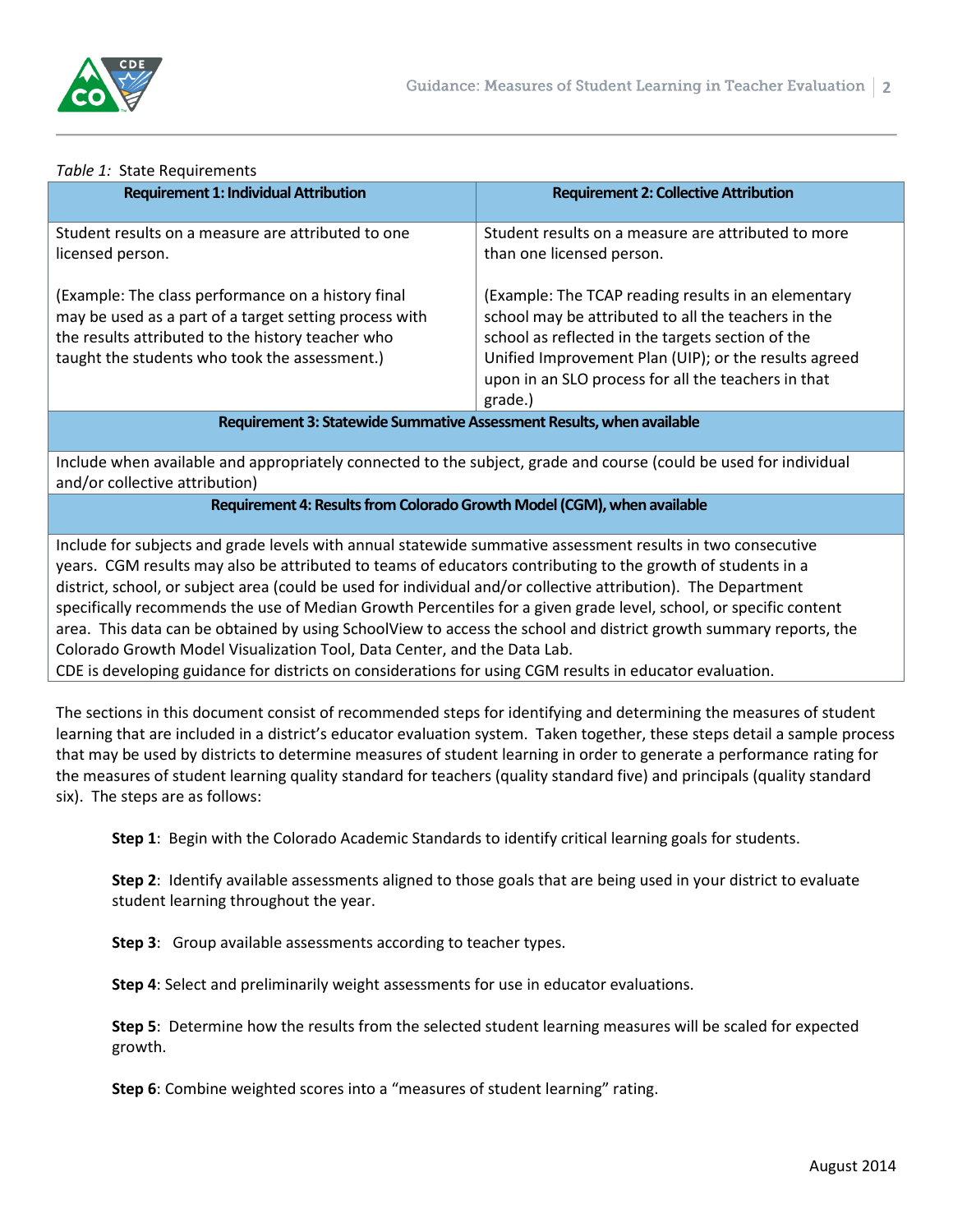

#### *A Note to Readers:*

As districts follow the steps outlined in this guidance, they will find that, for many assessments, districts will need to work with their teachers to establish student learning objectives (SLOs). Student learning objectives are a participatory method of setting measurable goals or objectives for a specific assignment or class in a manner aligned with the subject matter taught and in a manner that allows for the evaluation of the baseline performance of students and the measureable gain in student performance during the course of instruction (1 CCR 301-87 -1.23).

Student learning objectives are constructed through a process that enables educators to utilize academic standards to establish learning outcomes for individual or groups of students, monitor students' progress toward these outcomes and evaluate the degree to which students achieve these outcomes using relevant, meaningful measures (see CTAC, 2011; Goe & Holdheide, 2011; Marion & Buckley, 2011; Goe, 2012). CDE is currently developing resources to support districts in using SLOs in educator evaluations (see Textbox 1 below).

#### *Textbox 1:*

A process for creating student learning objectives enables educators to utilize academic standards to establish learning outcomes for individual or groups of students, monitor students' progress toward these outcomes and evaluate the degree to which students achieve these outcomes using relevant, meaningful measures (see CTAC, 2011; Goe & Holdheide, 2011; Marion & Buckley, 2011; Goe, 2012). The active involvement of teachers in supporting student learning is the defining feature of a process for creating SLOs. The design of the process reflects good teaching practices such as setting clear learning targets, differentiating instruction for students, monitoring students' progress toward these targets, using student learning data to adjust instruction, reflecting on professional practice, and evaluating the extent to which student have met the targets. In other words, a process for creating SLOs

- 
- Determining what assessment instrument(s) will be used to measure student learning in relation to the learning goals at the end of the instructional period, specifying scoring approaches, and evaluating the quality of the assessment instrument(s)
- Collecting and analyzing baseline data about student learning in relationship to the learning goal(s) set for students with similar initial performance and to inform target and scale setting for groups of students
- Monitoring student learning (formative practice) throughout the instructional period
- Determining attainment of student performance targets
- Reflecting on, and refining the process for creating learning goals or targets

Because the process for creating learning goals asks teachers to start with the academic standards, to set targets based on process as a resource (is it a process or a resource) for using student learning objective results as measures of student learning

To ensure you are reviewing the most updated version of this document, please click here to download from the CDE [website.](http://www.cde.state.co.us/educatoreffectiveness/measuresofstudentlearningguidanceteacher) Please contact the [CDE Educator Effectiveness team](http://www.cde.state.co.us/educatoreffectiveness/contactus) if you have any questions or to request support.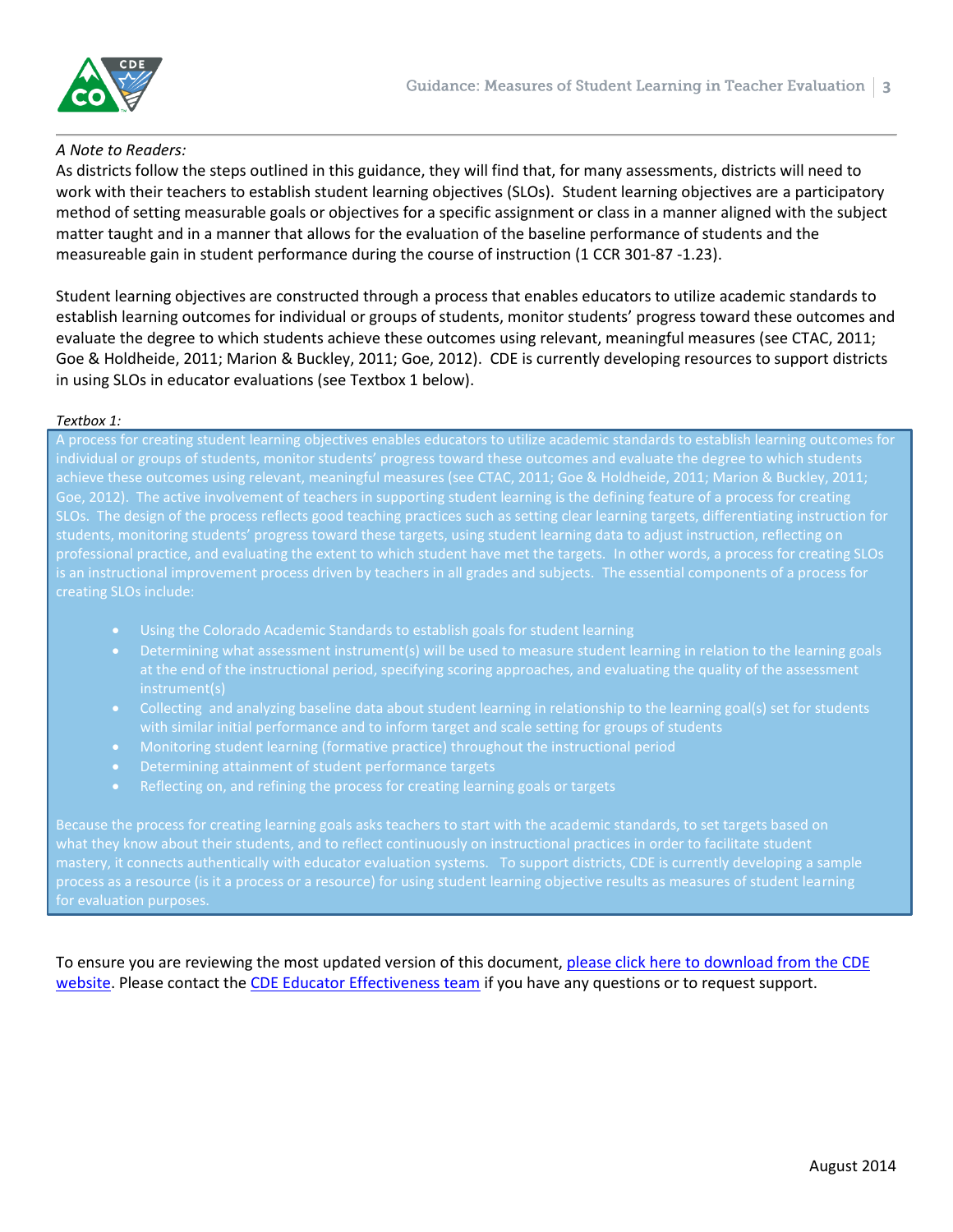

# Step 1: Begin with the Colorado Academic Standards to identify critical learning goals for students

Colorado has adopted new academic standards that describe what students should know and be able to do at the end of their schooling. In order to make sure that students are prepared for college and the workforce, districts can use the standards to support teachers in the identification of the learning goals in each course and grade level.

Defining learning goals, which in the simplest terms, represent a subset of the knowledge and skills that students are expected to master by taking a particular course (or courses) in school, can help districts to narrow the types of measures that are selected for use in educator evaluation. This step of defining learning goals is critical to provide clarity on the expected outcomes for students, and to understand the different ways in which students should be able to apply and demonstrate this knowledge.

The identification of learning goals starts with a simple question that can be asked at the school and classroom levels: "What do we expect our students to know and be able to do as a result of the instruction received in each (content/course/grade) that is offered in our district?" The goal of beginning with this question is to get everyone in the district thinking concretely about what it is they want to accomplish with their instruction and to think about what aspirations they have for their students. Making explicit connections to the state standards will help teachers realize and appreciate that their aspirations are consistent with state and district expectations. Only after the learning goals for courses are made explicit and are connected to standards, can the process of identifying and selecting assessments for teacher evaluations begin.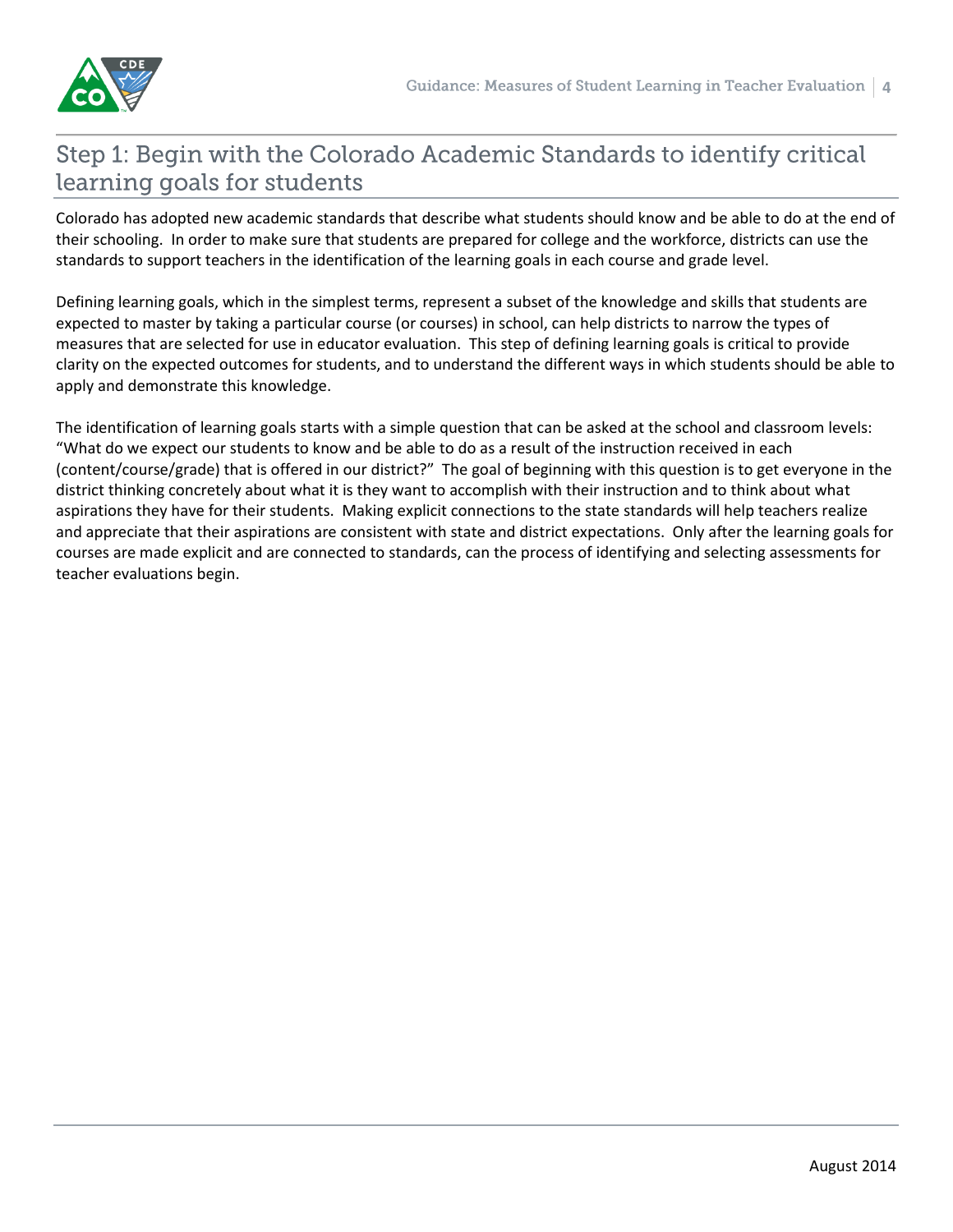

# Step 2: Identify available assessments that are being used in your district to evaluate student learning throughout the year

In Step 1, districts determined what they expected their students to know and be able to do. In Step 2, districts identify the different types of assessments that are commonly used across multiple schools/grades/courses to measure what students should know and be able to do. The purpose of this step is to help districts identify:

- Which assessments are being used to measure student learning across the district
- Grades and subjects where no formal instrument or assessment exists to evaluate student learning

In addition to the results from assessments that may be required as presented earlier in Table 1, the majority of assessments used by the districts will likely consist of commonly used or teacher-developed assessments. Teachers use a variety of informal and formal assessments to evaluate student learning in their classrooms every day. They use the information generated from these types of assessments to inform instruction, determine mastery of standards, check on the progress made by students and determine a student's level of mastery by the end of the instructional period.

Districts and schools can use the sample assessment inventory template included in the appendix, the inventory of performance data associated with [Unified Improvement Planning](http://www.cde.state.co.us/uip/AccessingData_Tools.asp) or develop their own inventories to identify assessments that are in place across their districts.

Once the inventory has been completed, districts should use the following questions to identify the assessments that will be considered in educator evaluation:

- Which assessments are aligned to the Colorado Academic Standards?
- Which assessments best measure student progress toward district/school/course learning goals, described in Step 1?
- Which assessments are deemed by educators to provide valuable information to help inform their instructional decisions?

To further assist districts as they answer the above questions, CDE has provided an Assessment Review Tool. The Assessment Review Tool allows users to evaluate the quality of assessments based on the following quality criteria: provision of relevant tasks to students, alignment to the Colorado Academic Standards, fairness, provision of clear scoring criteria and guidelines, and accessibility of content for all learners. Districts and BOCES should also check the technical quality and rigor of the various assessments that are used to generate results that are used in educator evaluation.

Districts are advised to keep the assessment selection process simple by selecting the assessments that are aligned with school and district goals, generate results that educators use to make the greatest impact on student learning, and most importantly, are aligned with the learning goals specified in Step 1.

The identification of common assessments can then be applied for different teacher types (discussed in the next section) and to help guide policy decisions on which assessments are most appropriate for use in teacher evaluations.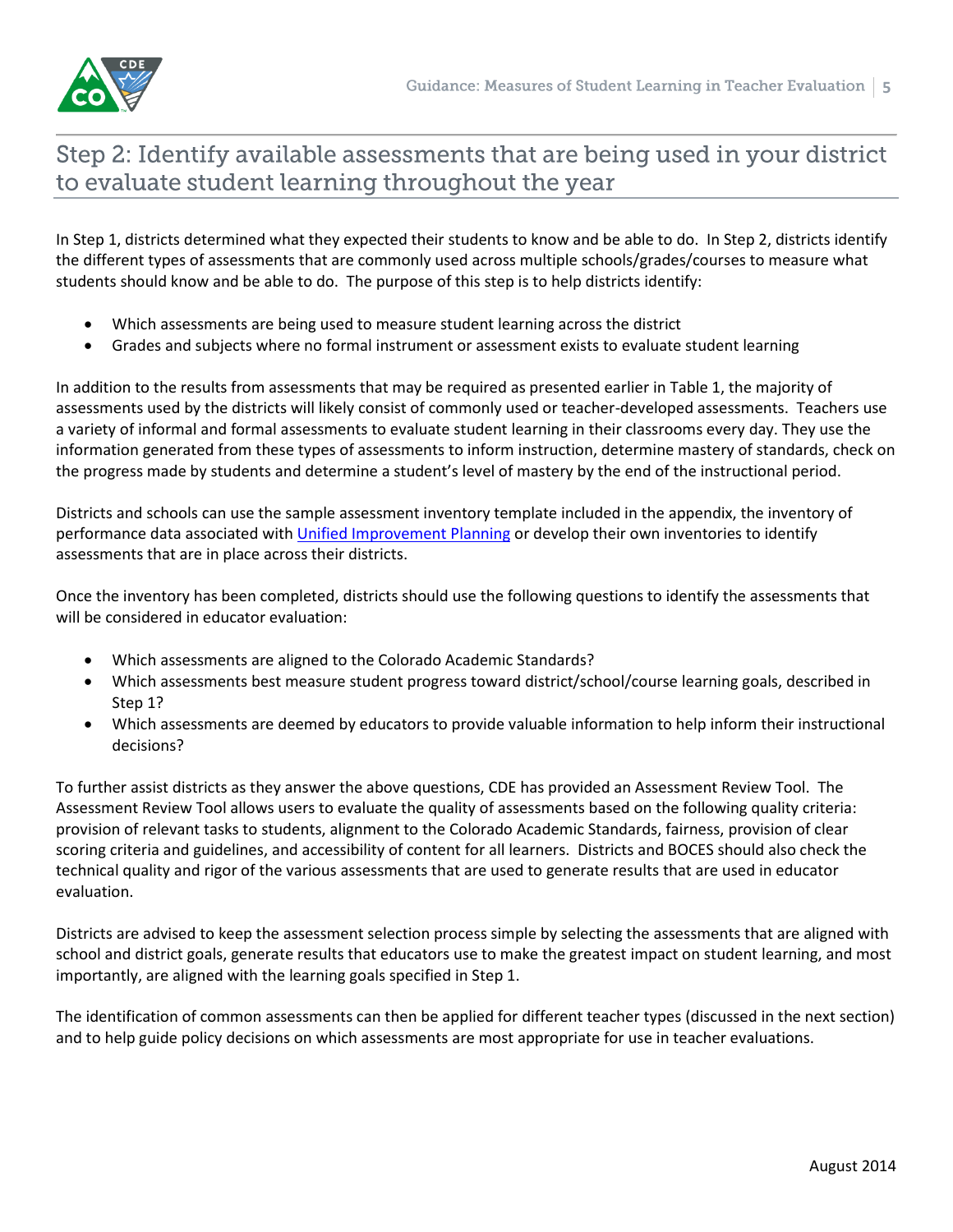

### **Tools/resources to assist with Step 2:**

- Assessment Inventories: A sample assessment inventory is included in the Appendix. The use of these templates can help highlight limitations in the type of approaches and methods that can be used to evaluate student learning for a given content area and grade.
- A sampl[e Assessment Review Tool](http://www.coloradoplc.org/files/uploads/files/Assessment-Review-Tool.xls) used by the Content Collaboratives is included in the Appendix.
- [CDE Resource Bank:](http://www.coloradoplc.org/assessment) The CDE Resource Bank includes assessments in all grades and content areas that may provide districts with a starting point for assessing student learning and may be used for educator effectiveness purposes.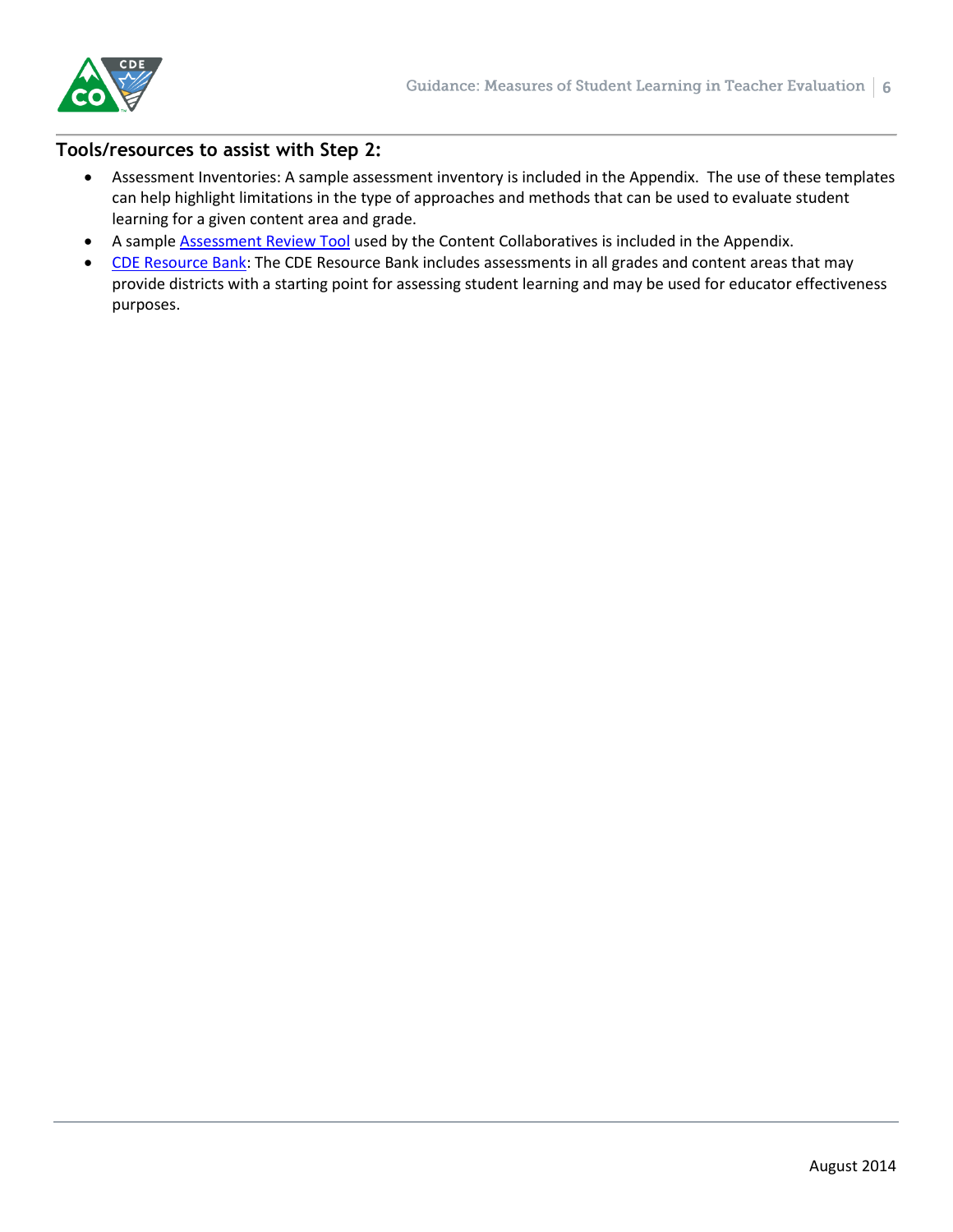

# Step 3: Group available assessments according to teacher type

In the previous step outlined, it is recommended that districts conduct an assesment inventory to identify which assessments are commonly used to evaluate student learning across grades and content areas. In Step 3, districts classify teacher types according to the types of assessments appropriate to each identified group. Information from the assesment inventory can be used by districts to identify the common types of assessments available to teachers instructing in different content areas and grades. This approach to classifying educators according to commonly available assesments is used to help set district policy for requiring certain types of assessments for specific educator types and determining which measures should be attributed individually or collectively. This categorization can also help make expectations clear to all teachers how different types of assessments will be considered in their evaluations. Figure 1 presents one example of how teacher types can be defined according to the types of assessment results available for types of teachers.

### *Figure 1.* Teacher types based on types of assessments available for each group

*Note:* Results from any of the measures summarized below may be applied either individually OR collectively depending on district policy and values.



\* When available and appropriately connected to the subject, grade, or course.

\*\* Teachers in subjects or grades without state or district assessments available may contribute to the content being measured by state or district assessments and have the results included in their evaluations when appropriate.

In the above example, a district may elect to use all available TCAP results for Type 1 teachers, and also engage those teachers in creating student learning objectives that would incorporate results from the district assessments and teacher-developed assessments for evaluating expected targets set for students (identifying expected targets as a part of an SLO process will be discussed in the SLO guidance).

When considering at what level (e.g., individual or collective) to attribute results from measures identified in Figure 1, districts may decide to use selected results (e.g., results from just math and reading) for "collective-attribution" across all teacher types. For collective attribution, schools are encouraged to use the targets and/or interim measures set in their school's Unified Improvement Plan since staff should already be familiar with the UIP targets and should be working together toward meeting those targets. Be aware that "double-dipping" of measures, for example counting math TCAP as a collective grade level measure and then counting it again as an individually-attributed measure may positively or negatively inform the overall performance rating. There are additional design considerations for collective attribution, five are listed below: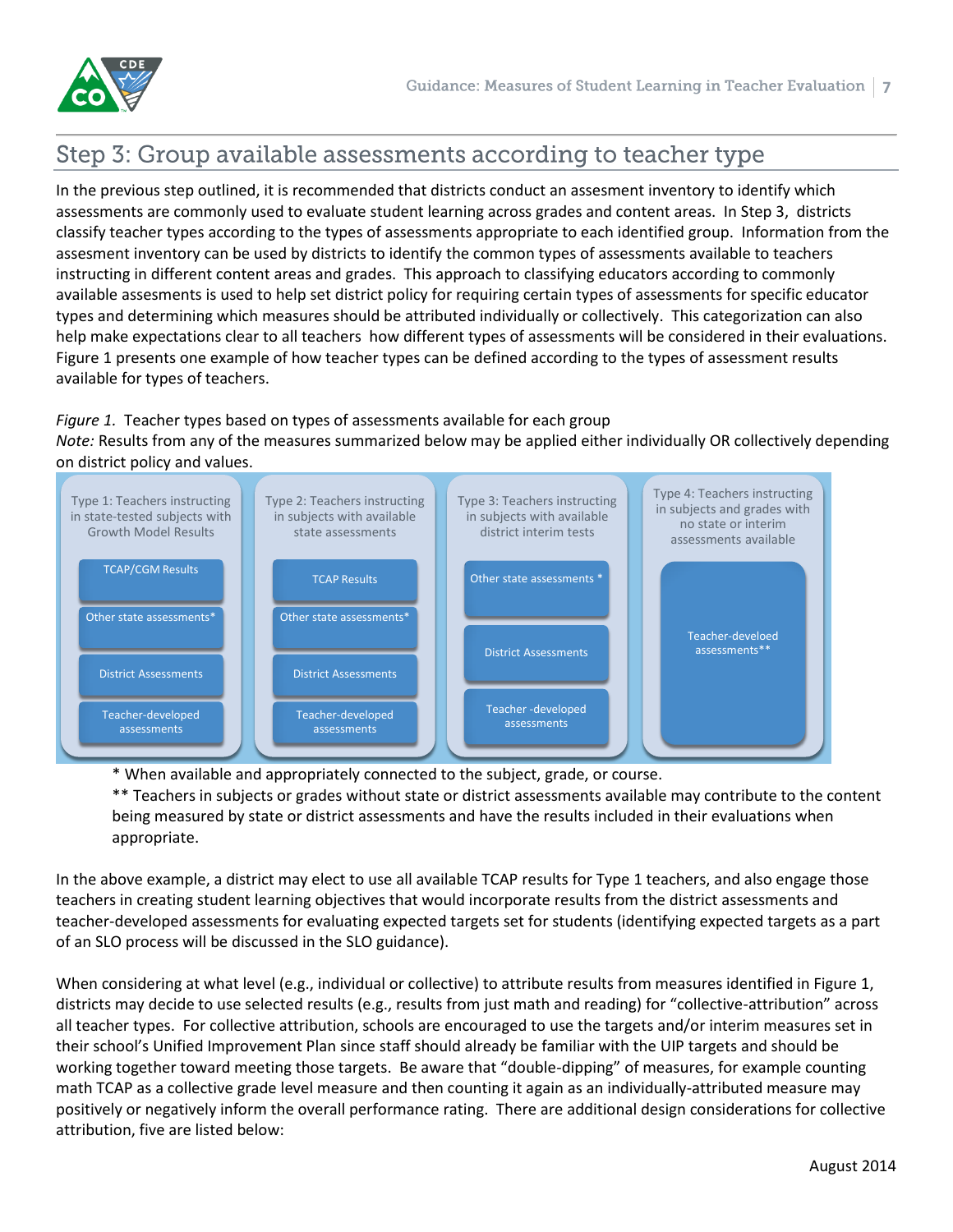

- 1. Identify which measures could be used to encourage partnerships or teams where teachers have an opportunity to impact growth. For example, a district may want to develop a team goal to encourage a group of teachers instructing in the same grade to emphasize the same set of learning goals in a specific content area and align those to targets and/or interim measures in the school's Unified Improvement Plan.
- 2. Identify which assessments could be used to help foster and support a district's focus on a specific priority area. For example, a district with a growing population of English Language Learners (ELLs) may want to use the growth results from the ACCESS assessment in the evaluation of all teachers. Using ACCESS as a "collective attribution" measure may incentivize all teachers to work collaboratively to support the growth of all English Language Learners.
- 3. Align measures collectively attributed to teachers with the measures used in the evaluation of principals. For example, if all teachers in a school are working together to raise fifth grade reading proficiency, the results should also be included as a measure of student learning for the principal of the school.
- 4. Identify appropriate results included in the School Performance Framework (SPF) for use as "collectiveattribution" in the evaluation. The SPF consists of additional results besides growth, including academic achievement information and post-secondary and workforce readiness information for high schools. CDE has developed a resource to provide districts with sample approaches and considerations on the use of School and District Performance Frameworks in Educator Evaluations.
- 5. Identify minimum N sizes (number of data points for consideration) for individually and collectively attributing results from any measure used in educator evaluation. The Department recommends that use of results from the Colorado Growth Model only be used when there are at least 20 individual growth percentiles in the data set. Districts may explore different approaches for increasing the N size. CDE is developing guidance for districts on considerations for using CGM results in educator evaluation.

### *(See also – [the State Council for Educator Effectiveness' Student Growth Work Group R](http://www.cde.state.co.us/sites/default/files/documents/educatoreffectiveness/downloads/report%20%26%20appendices/scee_report_appendix_8f-tag_measuring_student_growth_work_group.pdf)eport)*

Other approaches that districts may consider for classifying teacher types may include grouping by: grade level, content area, and by elementary/middle/high schools. The decision to configure these groupings should be done to establish clarity with teachers on policies regarding whether the results from each measure will be attributed to them individually or collectively, and which results will apply to them.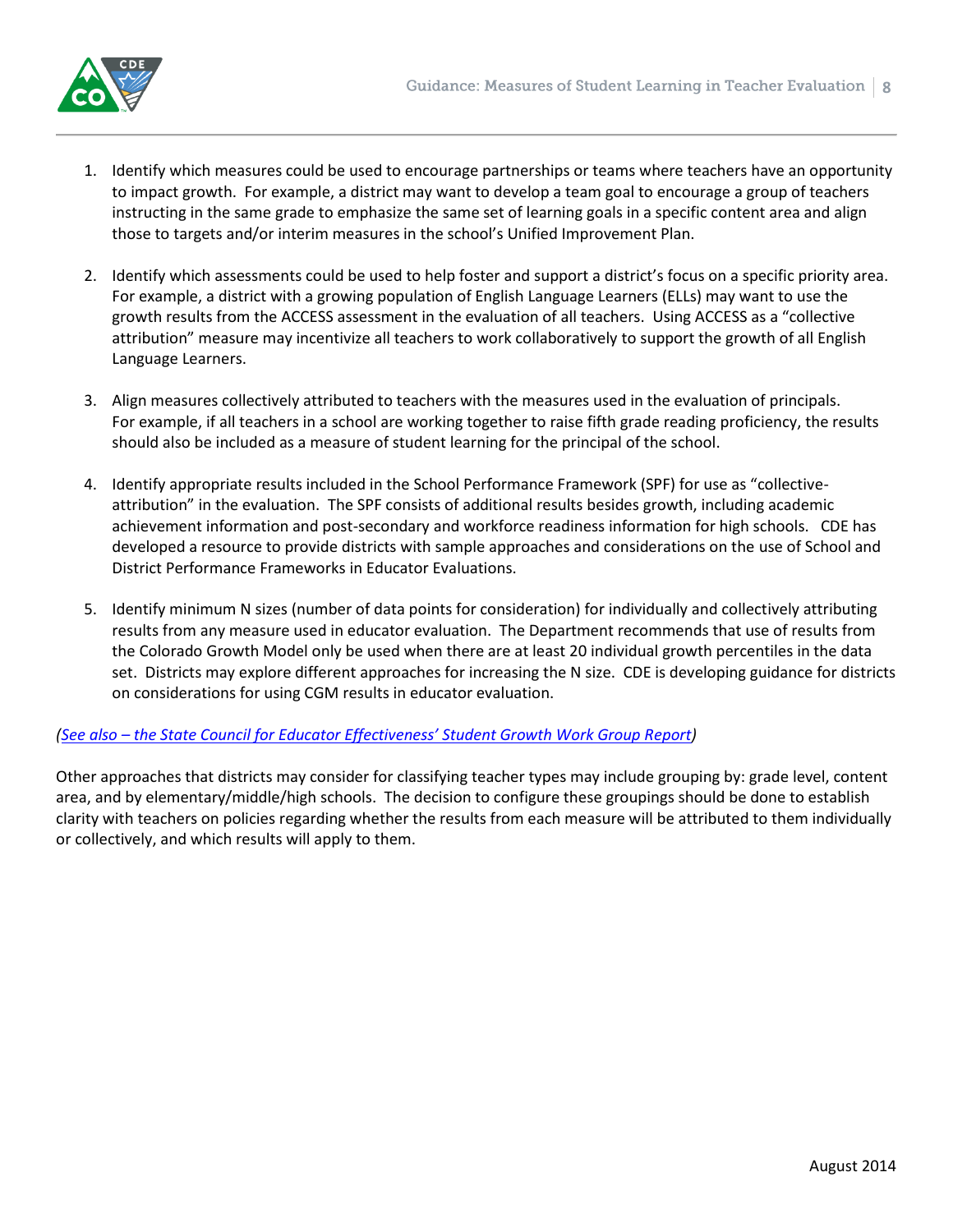# Step 4: Select assessments for use in educator evaluations

After taking an inventory of available assessments and determining which assessments apply to different teacher types, the next step entails narrowing down the selection of assessments in order to select those that meet quality criteria specified in the sample Assessment Review Tool included in the Appendix. In other words, any measure of student learning that is to be used in educator evaluations should be closely related to the standards being taught, curriculum, scope and sequence, and expected outcomes for a given class/course. Districts are also encouraged to consider the use of district assessments that are identified as targets and/or interim measures in the Unified Improvement Plans (UIP) as progress monitoring tools during the school year. A district decision to use targets specified in the UIP should be based on a close examination of whether those assessments are tightly aligned with course expectations and whether a good rationale can be established to use results from those assessments individually or collectively.

For example, results from a district math test may not serve as an appropriate measure for individual attribution for a social studies teacher since the test content may not have a clear relationship to the course expectations taught by the social studies teacher. To continue with this example, the results from the same math test may be considered for use as a "collective attribution" measure for the same social studies teacher if a clear argument can be made by the district that all teachers are required to incorporate some level of math practices across content areas and those practices are captured by the math test being considered. Districts are advised to selected assessments that are aligned with school and district goals that generate results that educators use to inform their instruction, and most importantly, are aligned with the learning goals specified in Step 1. State Board rules require that, when available, results from statewide assessment be included in educator evaluations. See Textbox 2 for important information about the timing of these results and sample approaches for their use.

> *Textbox 2:* An important note about the timing and release of results The timing of results from state summative assessments is an important consideration for available before the end of the current school year. Since it is required that results from statewide summative assessments be included in educator evaluations, it is suggested districts select an approach for including the results that makes sense to their educators. One approach is to use prior year statewide summative results in current year calculations. Results from other measures, such as locally-developed interim assessments, may generate results that are available at the end of each instructional period and that are directly related to the group of students that the educator taught in the current year. This means that the measures of student learning portion of an educator's evaluation will likely consist of both prior year and current year data. It is important to understand this in order to weight each measure so that there is relevance for the educator and so that results from the prior year are not weighted such that a higher rating negates local measures, or that a low rating prohibits an educator from overcoming it with local measures.

> Other approaches to address the timing of statewide summative assessment results are to wait to finalize a rating until the summative data can be incorporated into the evaluation or to use rolling averages. CDE will be exploring a range of approaches with districts to provide further guidance on how best to address the timing of assessment results and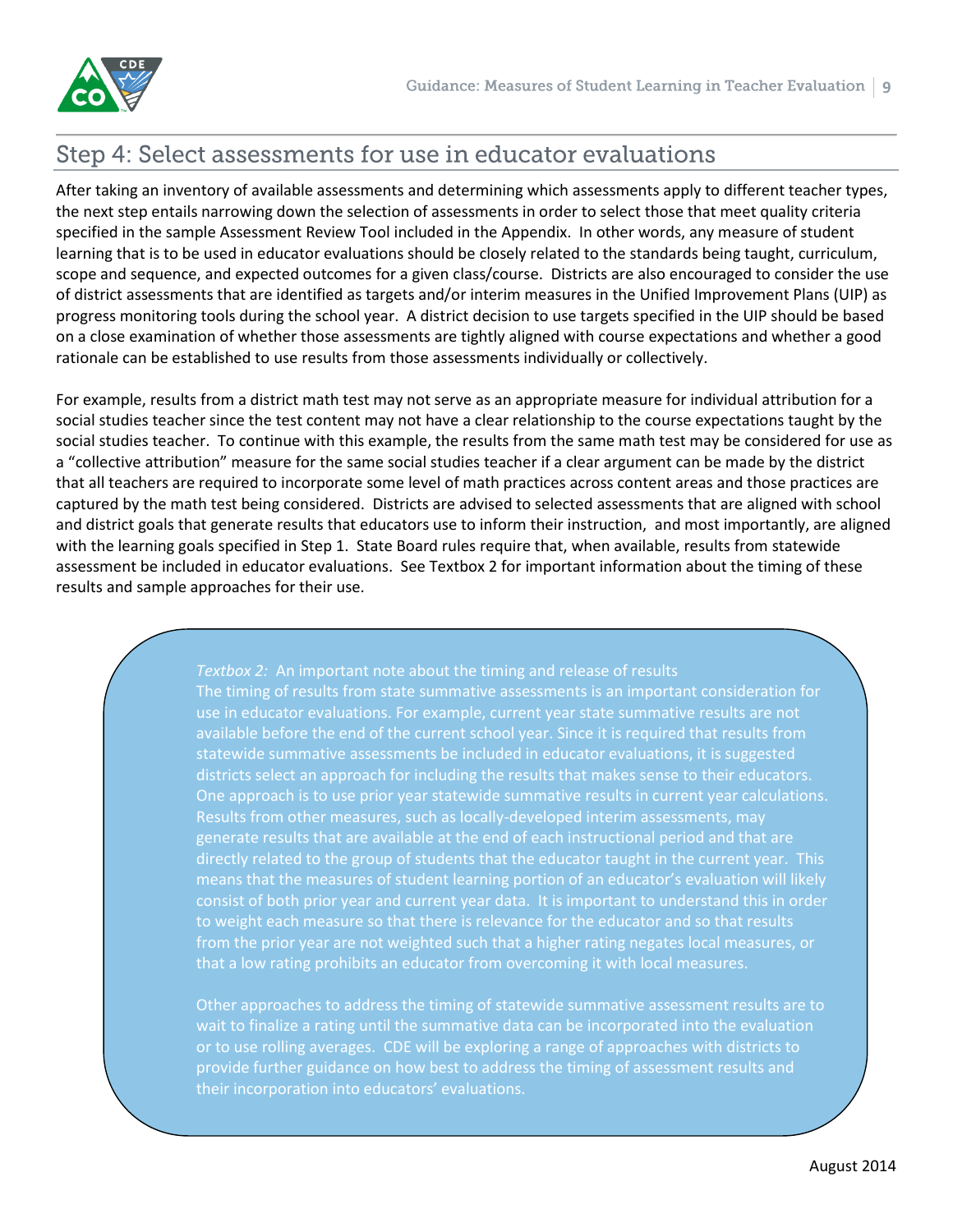$\overline{\phantom{a}}$ 

## Step 5: Select assessments for use in educator evaluations

In the previous steps, districts would have: identified student learning goals; conducted assessment inventories to find assessments that teachers can use to measure student learning; classified educators into groups to determine the set of common assessments available for different teacher types; identified which assessments and instruments will be reported at the teacher or other aggregated levels; and, narrowed down the specific assessments and instruments that apply to individual teachers. In this step, the results from selected measures are to be scaled for expected growth. For example, any results that are used in evaluations need to be evaluated and scaled according to the learning goals or targets that are associated with them. The district will have to determine what constitutes results that are much less than expected, less than expected, expected, and more than expected based on where students or groups of students began, in order to be included as a measure of student learning. However, the general standard is that students at least make a year's worth of growth in a year's time (or for the Colorado Growth Model, they make "typical growth"). $1$ 

Districts are encouraged to collaborate with stakeholder groups to construct the scoring rules, determine the weights assigned for the results specified in the system, and identify the method used to combine the weighted results. Ideally, decisions about the scoring rules, weights assigned, and resulting outcomes from the method applied to combine results should be informed and refined by impact data.

Because the 2013-14 school year is the first year that these requirements are to be implemented, districts should consider the following and plan to make amendments based on lessons learned in subsequent years:

- 1. Consider the use of Colorado Growth Model results as reported on the School Performance Frameworks at each school and apply these results as "collective-attribution" measures for all teacher types.
	- a. The Department specifically recommends the use of Median Growth Percentiles for a given grade level, school, or specific content area. This data can be obtained by using SchoolView to access the school and district growth summary reports, the Colorado Growth Model Visualization Tool, Data Center, and the Data Lab.
- 2. Encourage the use of results from statewide summative assessments, district assessments, and teacherdeveloped assessments in developing student learning objectives as included measures for all teacher types (see Figure 1).

An approach for evaluating results for the upcoming school year is as follows:

#### **Including Colorado Growth Model results collectively in educator evaluation:**

1. Depending on district size and school size, districts will want to choose an approach to using growth model results. For school level collective attribution districts may choose to use the median growth percentile as reported on the School Performance Frameworks for each available content area (reading, math, and writing). Districts may also choose to use the Median Growth Percentiles for disaggregated groups of students within a school that are also included in the SPF. Educators may have one MGP result included, or all three. Note: MGPs are not to be combined into a composite MGP for multiple content areas; they are to be treated as separate measures. Table 2 presents the ratings and scores associated with the MGP ranges defined in the SPFs. Districts may also access MGP data by using SchoolView to access the school and district growth summary reports, the Colorado Growth Model Visualization Tool, Data Center, and the Data Lab.

 $^1$  CDE understands that this specific goal is very difficult to translate into a particular measure or target, we include it here, simply to underscore the idea that it reflects around expectations of student learning over a school year.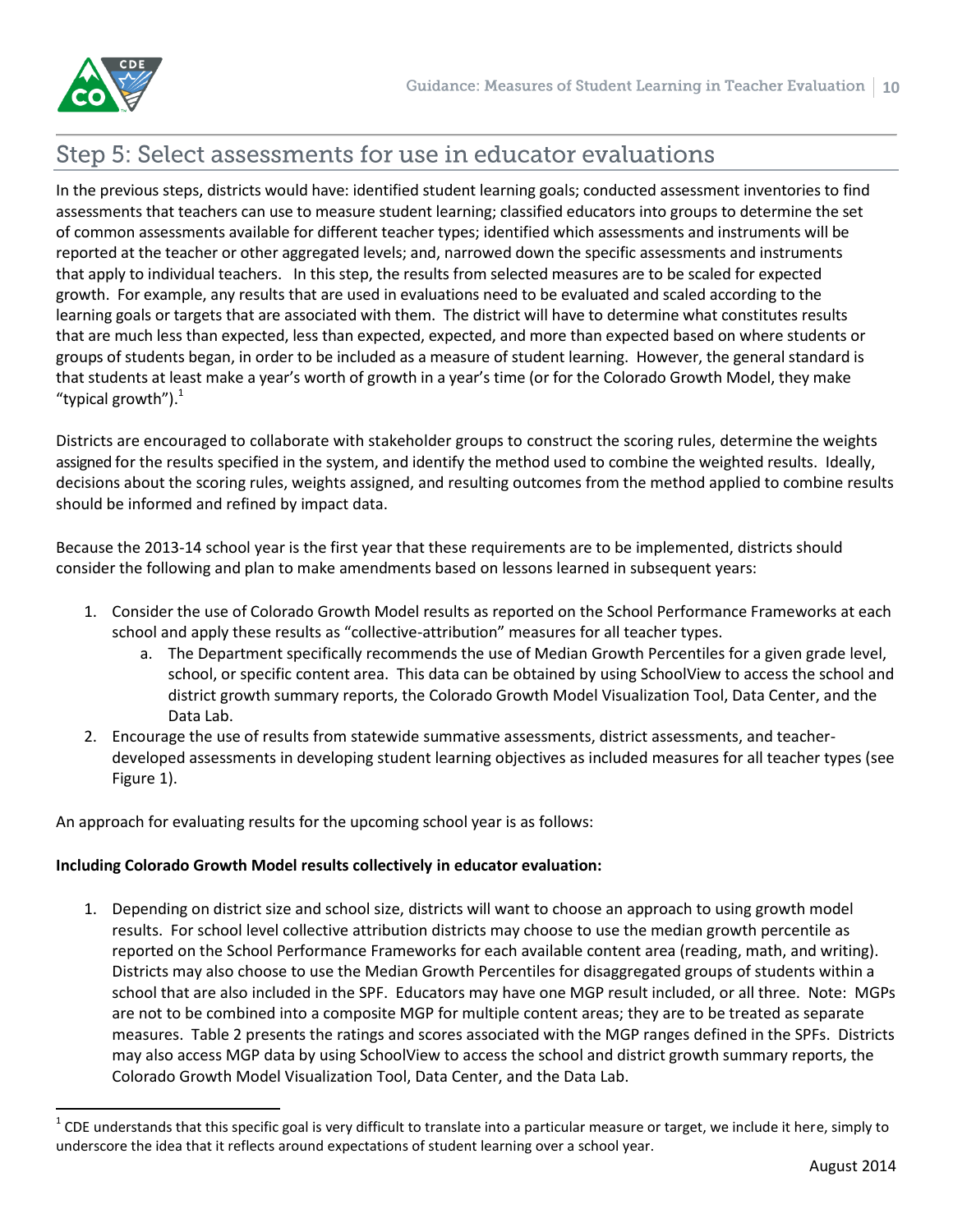

2. Note that the SPF can include state summative growth results for content areas assessed in consecutive years depending on the size of the school (reading, writing, and math). Schools may also have growth results from the ACCESS assessment. If a school does not have any growth scores reported on the SPF, the district may want to initially assign the district score from the district performance framework (DPF) for each content area to each teacher in the school for the 2013-2014 year.

*Table 2*: Determining a rating using results from the Colorado Growth Model. (CDE's State Model will use a 0-3 point scale as illustrated in the second row of the table below.)

| <b>Ratings for Growth</b>                                                                         | Much less than                                                                                 | Less than expected                                                                      | Expected                                                                                        | More than                                                                             |
|---------------------------------------------------------------------------------------------------|------------------------------------------------------------------------------------------------|-----------------------------------------------------------------------------------------|-------------------------------------------------------------------------------------------------|---------------------------------------------------------------------------------------|
| <b>Model Results</b>                                                                              | expected                                                                                       |                                                                                         | (Typical)                                                                                       | expected                                                                              |
| <b>Score Assigned</b>                                                                             | 0                                                                                              |                                                                                         | $\overline{2}$                                                                                  | 3                                                                                     |
| Ranges from the SPF<br>when including<br><b>Median Growth</b><br><b>Percentiles</b>               | $1st$ to 34 $th$<br>percentile                                                                 | $35th$ to 49 <sup>th</sup><br>percentile                                                | $50^{\text{th}}$ to $64^{\text{th}}$<br>percentile                                              | $65^{\text{th}}$ to 99 <sup>th</sup><br>percentile                                    |
| Example                                                                                           | The School MGP<br>for the students<br>on the Reading<br><b>TCAP</b> was<br>between 1 and<br>34 | The School MGP<br>for the students on<br>the Reading TCAP<br>was between 35<br>and $49$ | The School MGP<br>for the students<br>on the Reading<br><b>TCAP</b> was<br>between 50 and<br>64 | The School MGP<br>for the students on<br>the Reading TCAP<br>was between 65<br>and 99 |
| NOTE: The cut points shown in this example are for use when evaluating Median Growth Percentiles. |                                                                                                |                                                                                         |                                                                                                 |                                                                                       |

#### **Including results from other measures**

- 1. In selecting multiple measures for use in educator evaluation, districts can work with their educators to set targets for student learning. (CDE's State Model will use a 0-3 point scale for differentiating targets illustrated in row two of Table 3 below.) At the end of the course, or evaluation cycle, districts will have to evaluate the degree to which the targets set were met.
- 2. Districts may establish processes for educators to use the results on the selected measures to determine expected targets for different groups of students in their classroom(s) at the beginning of the class/course/grade. (Guidance on setting expected targets will be addressed in the, soon to come, student learning objectives process document.)
- 3. Student performance will be evaluated relative to the expected targets set for each of the measures included. Based on the rubric criteria in the sample below, teachers can earn a possible rating of 0-3 on each of the measures of student learning that are included in their evaluation.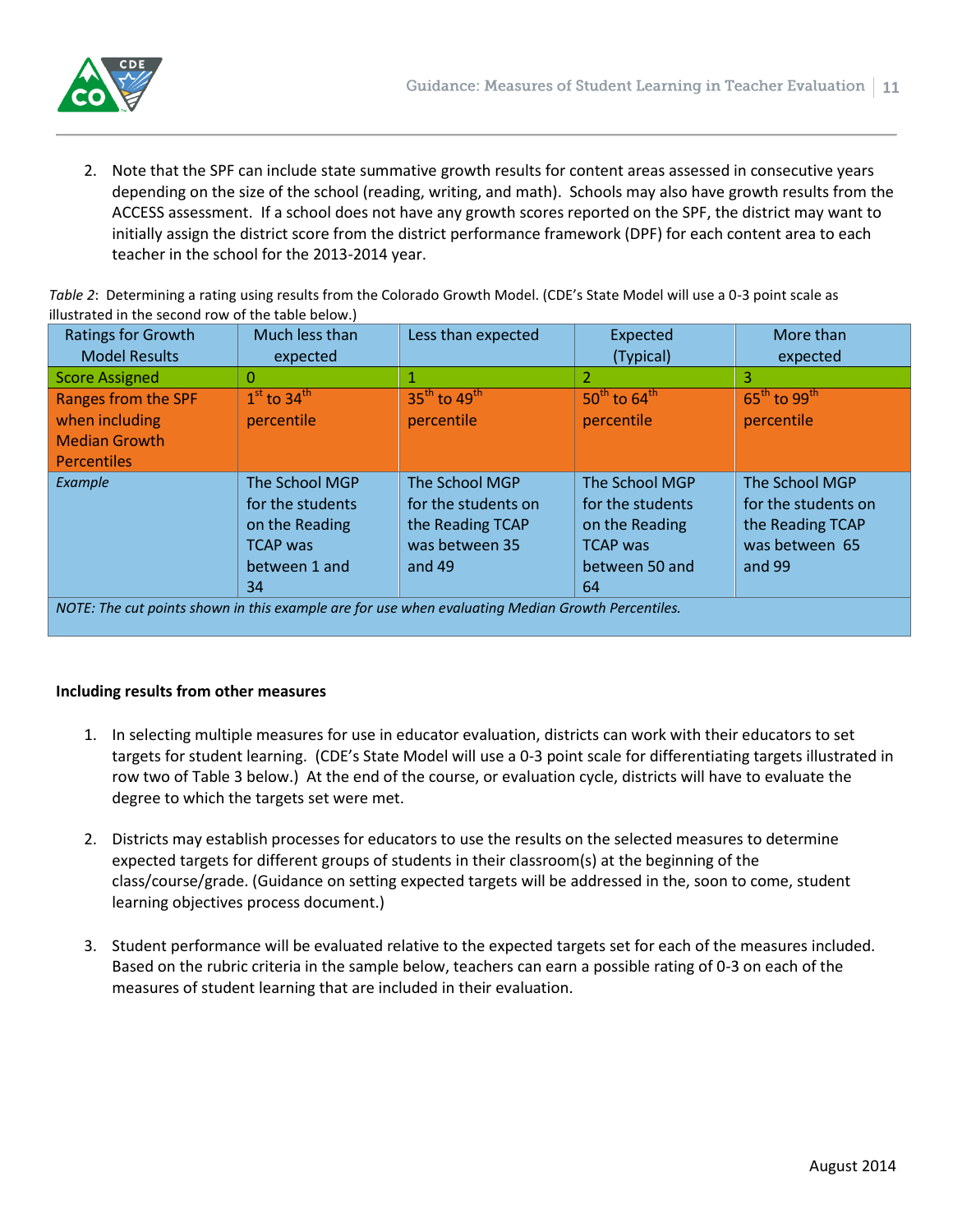

#### *Table 3*: Rubric for rating the results on selected measures or targets

| <b>Target Evaluation Rating Rubric</b>                     |                                                                                                 |                                                 |                                                                       |                                                                                 |
|------------------------------------------------------------|-------------------------------------------------------------------------------------------------|-------------------------------------------------|-----------------------------------------------------------------------|---------------------------------------------------------------------------------|
| Ratings for Results on<br>selected measures or<br>targets. | Much less than expected<br>student performance                                                  | Less than expected<br>student performance       | <b>Expected student</b><br>performance                                | More than expected student<br>performance                                       |
| <b>Score Assigned</b>                                      | 0                                                                                               |                                                 |                                                                       |                                                                                 |
| <b>SAMPLE Criteria*</b>                                    | Less than 64% of students 65-74% of students<br>defined in the SLO meet<br>expected targets set | defined in the SLO meet<br>expected targets set | 75-84% of students<br>defined in the SLO meet<br>expected targets set | Greater than 85% of students<br>defined in the SLO meet<br>expected targets set |

*\*The sample criteria in Table 3 is to illustrate how targets may be set based on the learning targets and local context within a district, school, or classroom.*

CDE has identified a rating scale that has four categories, much less than expected, less than expected, expected, and more than expected for use in the Model System. There are points associated with each rating as shown in row three of Table 3. When the points from each measure are combined, a composite score is established for each educator based on a combination of scores from each measure that is included in their body of evidence. Combining scores will be described in the next section.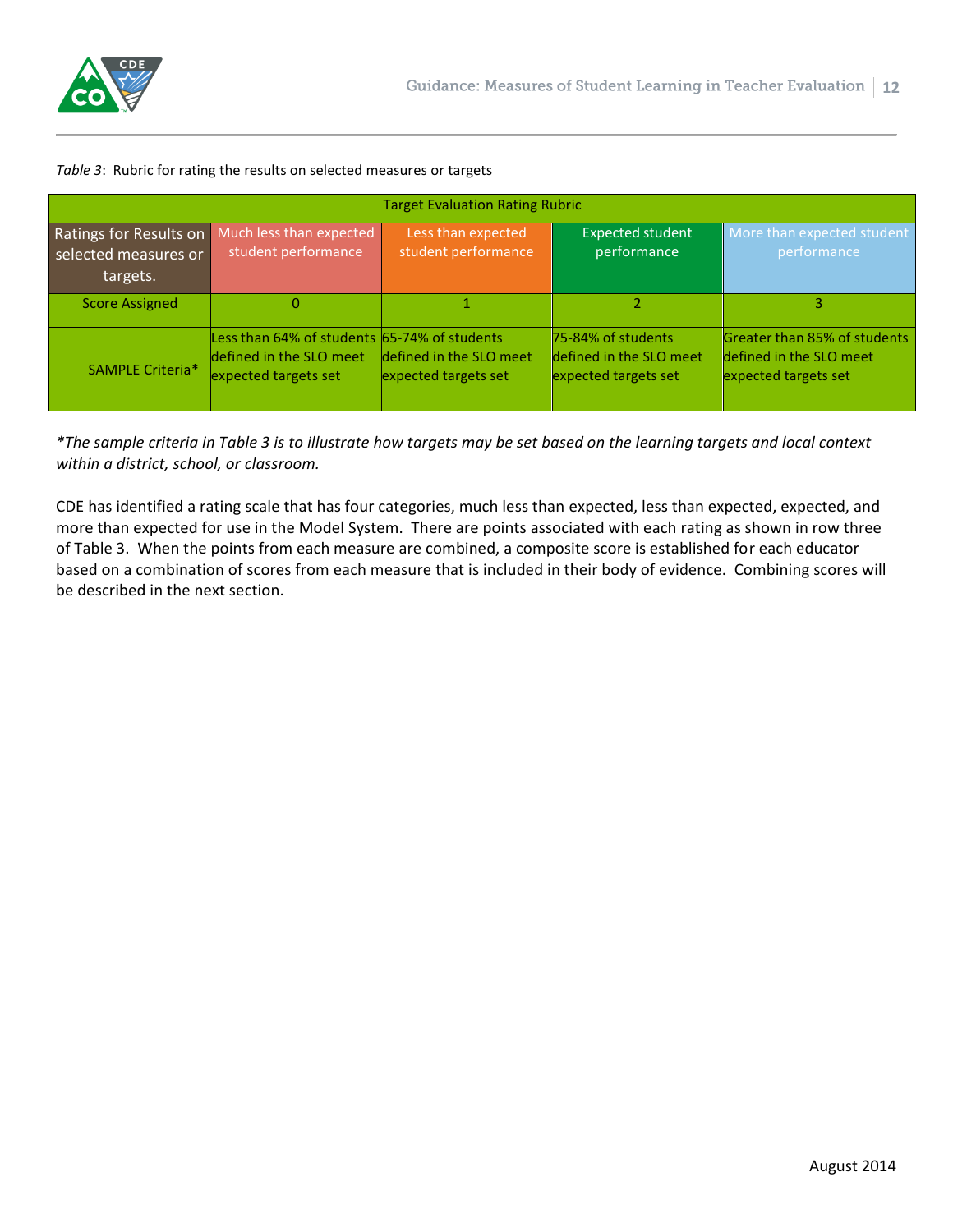

# Step 6: Combine weighted scores into a "measures of student learning rating"

By assigning weights to each score associated with the multiple measures in educator evaluations, districts are signaling which results or measures in the system are deemed to have more value than others, are better aligned with learning goals, are more appropriate for measuring educator impact, or may signal that all results should be weighted equally. After each of the measures of student learning are scaled (e.g., on a 0-3 scale), the next step would entail assigning weights to each and applying an approach to calculate a total score earned by teachers on measures of student learning. Districts may wish to preliminarily weight the results from each measure as it is selected at the beginning of the school year. Districts are encouraged to continuously evaluate the impact of weighting decisions and make revisions as needed.

For example in terms of weighting considerations, districts may want to assign more weight to:

- Outcomes from measures deemed to be of higher technical quality;
- Outcomes reflecting collective efforts from a team of teachers (note that the statute and rules do not specify a minimum weight for either individual or collective attribution measures but do suggest that each must have a "measurable influence"); or,
- Outcomes from measures deemed by district stakeholders to have higher value for teachers.

Although districts can decide how to weight the scores from each of the multiple measures, districts may want to keep things simple by selecting weighting percentages that sum up to 100 percent. Multiplying the scores earned by the assigned weight yields the weighted score for each measure. The composite score in this example represents a compensatory approach, which was selected as a design choice to ensure that each measure included in an educator's body of evidence can have a measureable influence on the student learning score. Table 4 provides an illustration of how districts *may* consider distributing the weights assigned to each score for their teachers, and how a single index score is computed.

| <b>Measures/Results from Colorado Growth</b><br><b>Model and Student Learning Objectives</b><br>(SLO) | <b>Score Earned</b> | <b>Weight Assigned</b> | <b>Weighted Score</b> |
|-------------------------------------------------------------------------------------------------------|---------------------|------------------------|-----------------------|
| <b>TCAP Reading MGP (collective school)</b>                                                           | 2 (typical)         | .15                    |                       |
| TCAP Writing MGP (collective school)                                                                  | 2 (typical)         | .15                    |                       |
| SLO 1 Results (collective grade level reading)                                                        |                     | .35                    | .70                   |
| SLO 2 Results (individual teacher)                                                                    |                     | .35                    | .35                   |
| <b>Sum of Weights</b>                                                                                 |                     |                        | 1.65                  |

*Table 4*: Weighting and combining scores example (refer to Tables 2 and 3 for possible scores)

In Table 4, the assumption is made that the district has agreed to attribute Colorado Growth Model results from reading and writing (total of 6 points possible) to all teachers in the school. Further, Table 4 illustrates that all teachers will have two additional measures based on targets yielding 2 scores (total of 6 points possible) for attainment of expected targets. The first column is the measure that is included. The second column reflects the rating earned -- much less than expected (0 points), less than expected (1 point), expected (2 points), and more than expected (3 points) -- by a hypothetical teacher with all these measures relevant to her goals. To assign weights to scores, a district can allocate smaller or higher percentages to each rating and ensure that the weights assigned across all measures sum up to 1 or a 100 percent as shown in the third column. In this example, the district has decided that each of the results from their SLO targets and the set of combined TCAP growth results should have about the same weight. The third column shows that each SLO result has a weight of .35 and the set of combined TCAP growth scores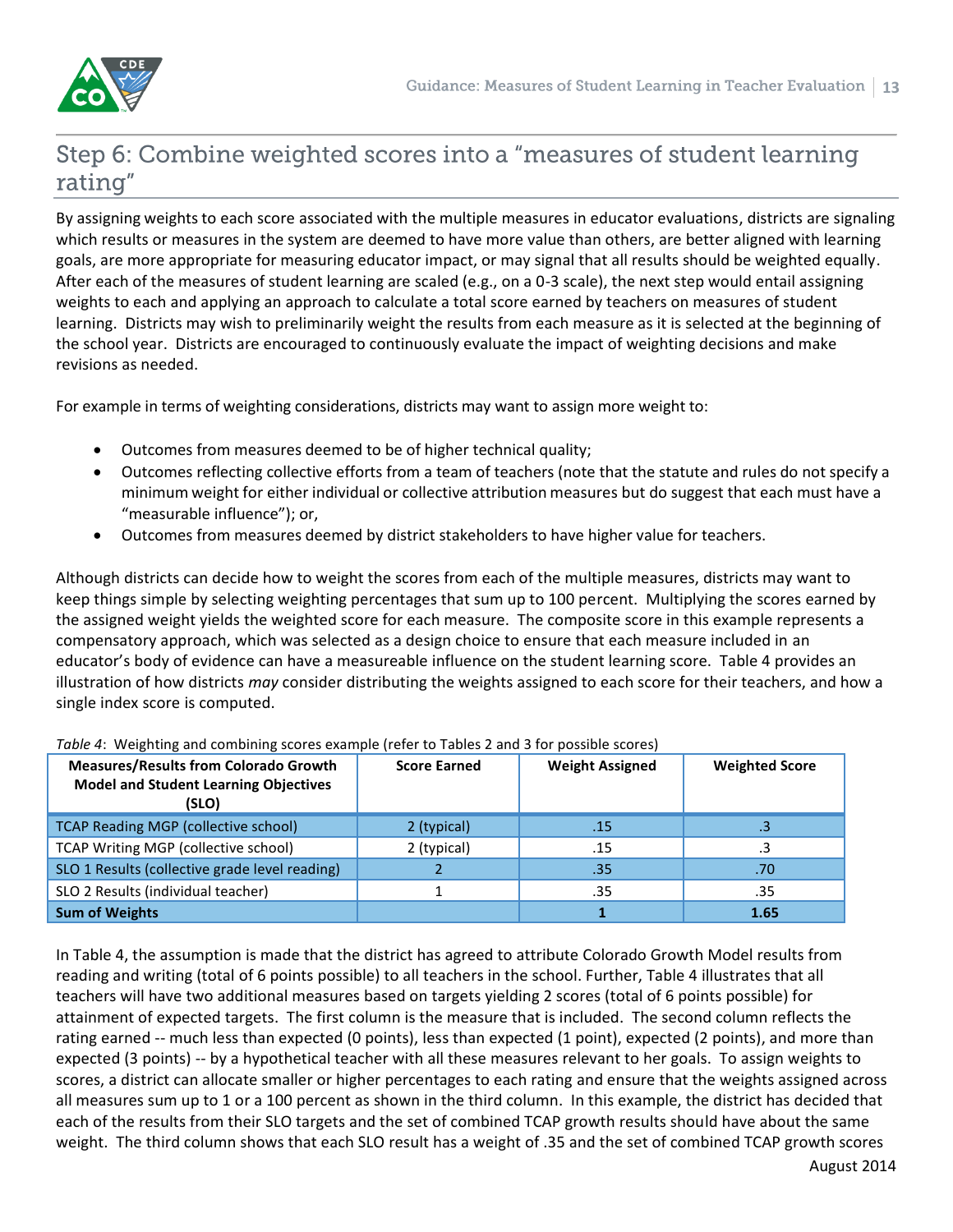

has a total weight of .30. The fourth column in the table shows the weighted scores. These are computed by multiplying the score earned for each measure (column 2) by the assigned weight (column 3). Table 4 illustrates how multiple measures are combined for an educator. In Column 4, it is determined that the raw score form measures of student learning for this educator is 1.65. Districts will combine the weighted scores in order to determine a "*measures of student learning*" rating for each teacher by adding the scores and applying them to a new scale as shown in Table 5 below. Apply the weighted score from Table 4 to the measures of student learning scale in Table 5 to determine the educator's rating on the measures of student learning quality standard. From Table 5, we find that the teacher who earned a total score of 1.65 earned an *expected student learning score*, meaning that during the year, students in the teacher's classes generally met expectations as a result of her instruction.

In the State Model evaluation system each educator also earns a professional practices rating based on their performance on the state model rubric (combining the other 5 Quality Standards). In order to be able to combine the ratings for the professional practice and student learning, the same scale must be used. Because of this, the State Model converts both the professional practice rating and the student learning rating into a score between 0 and 540. The number 540 is based on the number of elements included in the professional practices quality standards for teachers. In order to combine the professional practice score with the measures of student learning score so that each score represents 50% of an educator's evaluation the measures of student learning score will be translated into an index score that can be translated to a 540 scale as described below. More information about how to combine the professional practices and the student learning score can be found in *["Determining a Final Educator Effectiveness](http://www.cde.state.co.us/educatoreffectiveness/determining-a-final-educator-effectiveness-rating)  [Rating for Teachers](http://www.cde.state.co.us/educatoreffectiveness/determining-a-final-educator-effectiveness-rating)*"

### *Calculating a measures of student learning score*

The sum of all weighted scores in Table 4 (above) represents the composite student learning score earned by a teacher. Table 5 translates the composite score range into qualitative judgments about student learning for a given teacher. The cut points in Table 5 for raw composite scores are based on scores of 0 for *Much less than expected*, 1 for *Less than expected*, 2 for E*xpected*, and 3 for *More than expected.* When numbers in the four ranges in this table are combined and rounded to the nearest whole number, they are placed in the four categories as shown. The fractions are produced when multiple assessment teacher evaluation scores are weighted and averaged together. For example, if a teacher has earned a 1, 2, and 3 from three different assessments, and if they are weighted 20%, 30%, and 50% respectively for the 100% of the measures of student learning side of the pie, then we can compute the weighted average as:

(1 \* .20) + (2 \* .30) + (3 \* .50) = 2.3, which is in the range for *Expected student learning.*

#### Composite Rating | Much less than expected | Less than expected | Expected More than expected Total RAW Composite Score ranges (0-3) 0.0 to 0.49 0.50 to 1.49 1.50 to 2.49 2.50 to 3.0

### *Table 5.* Cut points for composite measures of student learning scores

In Figure 2 the raw composite score of 2.3 is converted to a 'measures of student learning' score between 0 and 540. The measure of student learning score will be added to an educator's professional practices score in order to determine an overall effectiveness rating.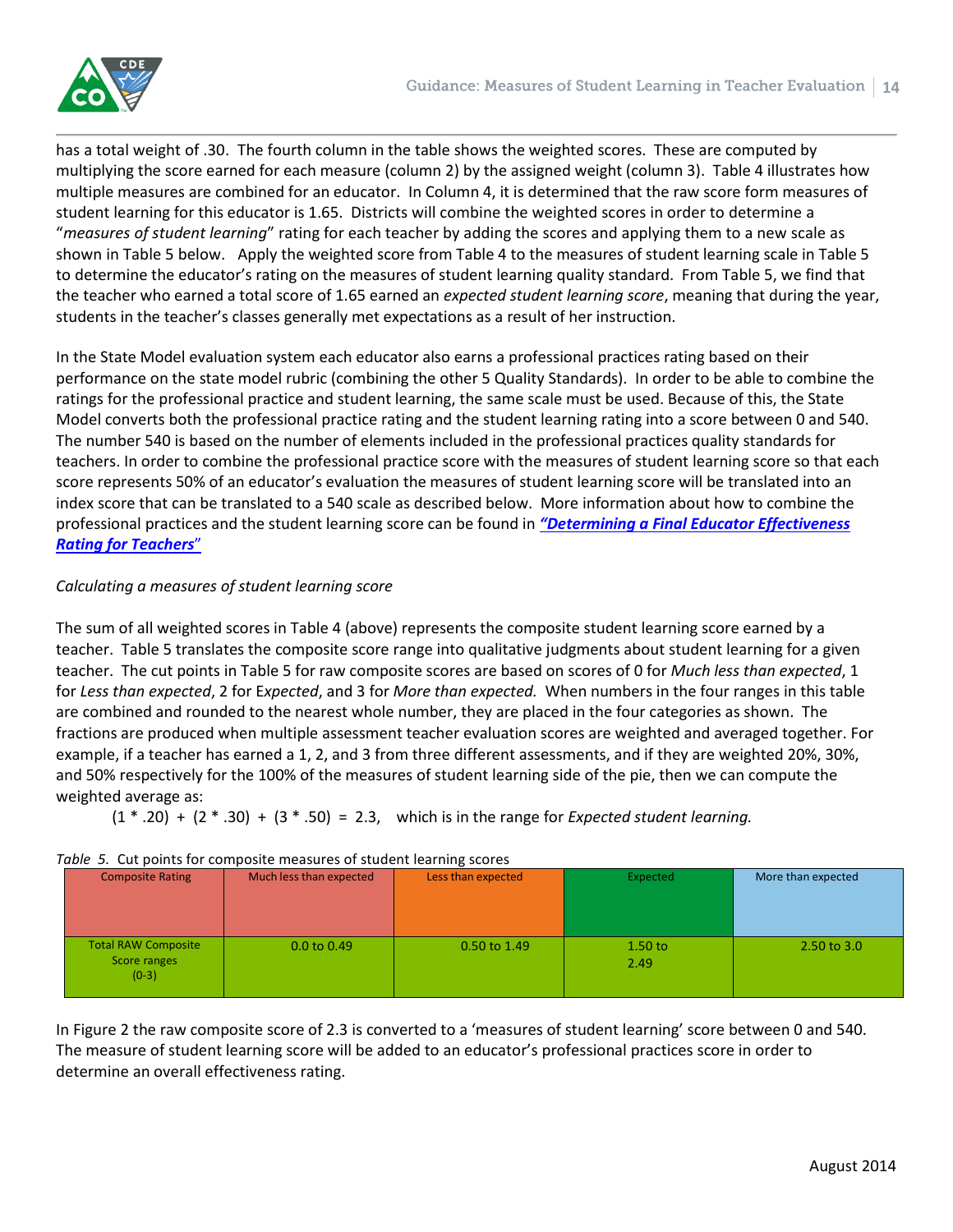



Table 6 describes the method for converting the measures of student learning raw composite score into a measure of student learning score. Note, all CDE tools will do this math for users.

| <b>Measures of Student Learning Raw Composite Score</b> |                              | <b>Formula for computing a Measures of</b> |
|---------------------------------------------------------|------------------------------|--------------------------------------------|
|                                                         |                              | <b>Learning Score</b>                      |
| much less than expected growth $(0 < score < .5)$       |                              | $(score - .0) * 270$                       |
| less than expected growth                               | $(.5 \leq score \leq 1.5)$   | $(score - .5) * 135 + 135$                 |
| expected growth                                         | $(1.5 \leq score \leq 2.5)$  | $(score - 1.5) * 135 + 270$                |
| more than expected growth                               | $(2.5 \leq :score \leq 3.0)$ | $(score - 2.5) * 270 + 405$                |

#### *Table 6.* Rules for converting a Measure of Student Learning raw score to the 540 point scale

Using our example of 2.3 above as the weighted average of three assessment scores, we can use Table 6 to convert 2.3 to the 540 scale with the *expected growth* formula:

 $(2.3 - 1.5) * 135 + 270 = 378$ , which would be our final Measure of Student Learning rating for this teacher.

### *Weighting considerations*

Note that an overly high weight or percentage attributed to collective attribution measures may decrease the ability at the school or district level to recognize high-performing teachers (who may be held back by the average) and to identify struggling teachers (who may be "propped up" by the average). Therefore, it is imperative that districts understand the importance of finding the right balance between weighting the measures that reflect teacher-level and collective attribution results.

To help districts visualize the impact that weighting has on the overall student learning score in the educator evaluation, CDE has developed in Microsoft Excel a Measures of Student Learning: Weighting and Scoring tool (link below) for use by personnel evaluation committees and educators. Districts can use the tool to explore the impact varied weights assigned to different measures can have on an overall rating and use the tool to get feedback on weighting decisions.

Although this guidance includes approaches that are based on compensatory approaches that allow for strong performance on some measures to compensate for weaker performance for others, districts may consider other approaches. For example, a district may want to use a conjunctive approach that requires a minimum threshold to be earned across all measures before assigning a "passing" or "meeting" rating for teachers on student outcomes. The value statement articulated by a district electing to use a conjunctive approach is that they believe teachers should demonstrate a minimum level of proficiency on each measure being considered prior to earning a rating of "meeting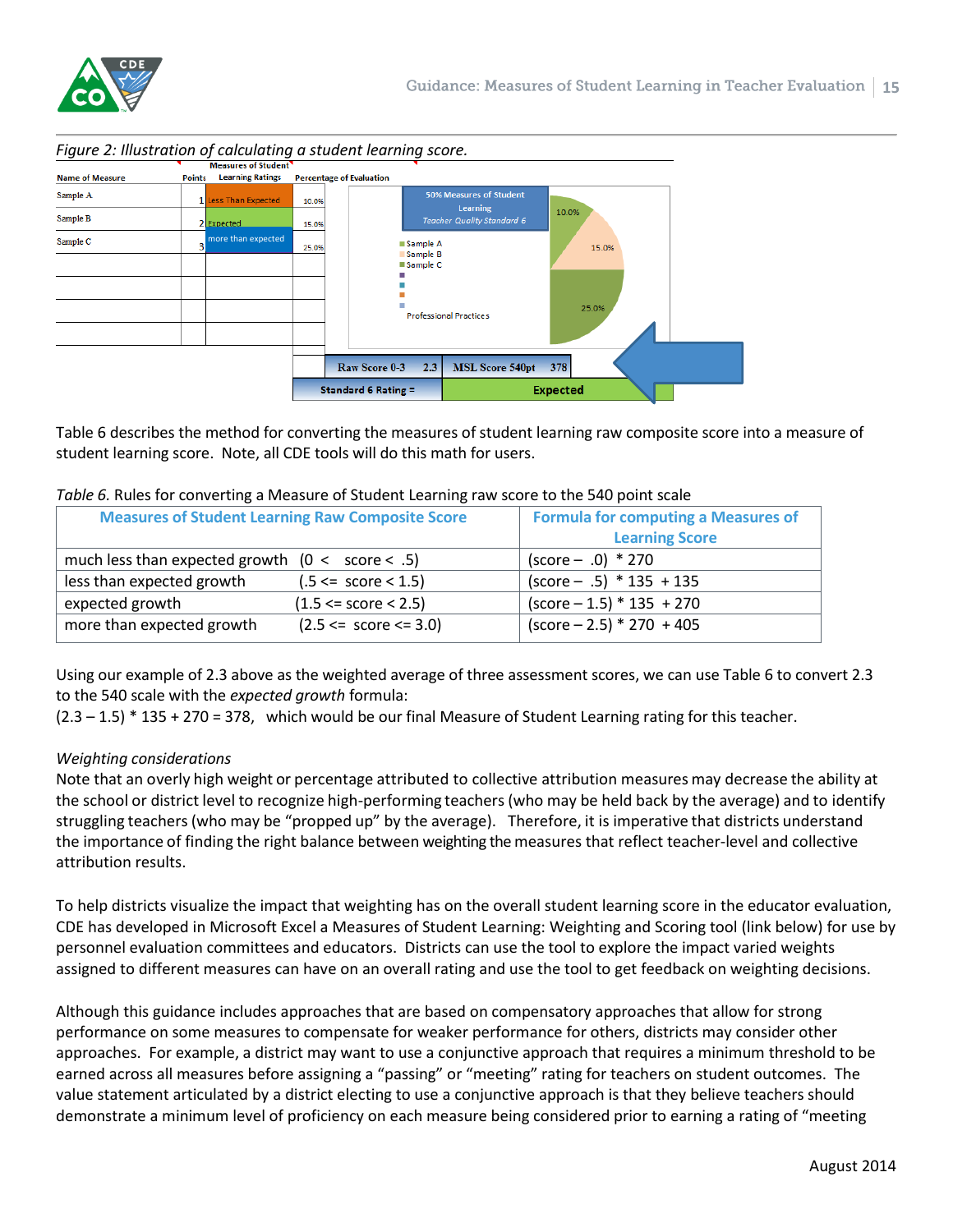

expected student learning." Using a conjunctive methodology would indicate high confidence in each measure's technical validity and appropriateness for attributing the results to an individual teacher.

### **Tools/resources for completing Step 6:**

 [Measures of Student Learning Tool:](http://www.cde.state.co.us/educatoreffectiveness/measures-of-student-learning-tool) This Microsoft Excel tool is one sample approach designed to help Colorado educators input the measures that will be used in their evaluations, see the impact of the weighting decisions for each measure, input the desired learning targets that are expected as a result of their instruction, and synthesize the evidence from multiple measures into one score that will be used in educator evaluation. It includes the requirements included in S.B. 10-191, the rationale for decisions made, and creates sample graphics for various groups of teachers.